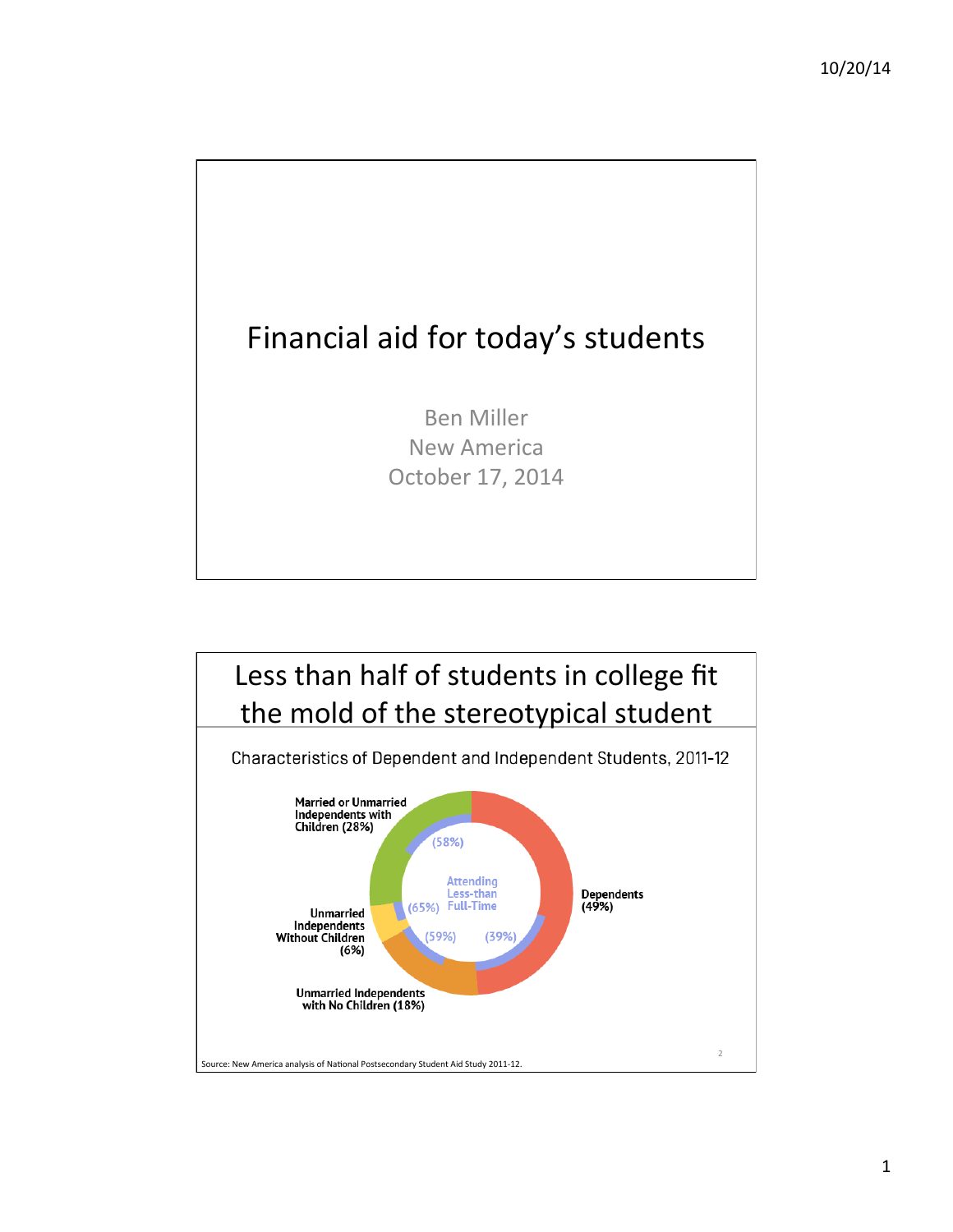## Today's students are very different

Characteristics of Dependent and Independent Students, 2011-12

| Dependency                                                          | $%$ of<br><b>Students</b> | %<br>Attending<br>Less-than<br><b>Full-Time</b> | % Over 30 | % Female | % Black or<br>Hispanic | Median<br>Income |
|---------------------------------------------------------------------|---------------------------|-------------------------------------------------|-----------|----------|------------------------|------------------|
| Dependent                                                           | 49                        | 39                                              | 0         | 53       | 28                     | \$65,469         |
| Independent, No<br><b>Children, Unmarried</b>                       | 18                        | 59                                              | 33        | 48       | 33                     | \$12,149         |
| Independent without<br>Children, Married/<br>Separated              | 6                         | 65                                              | 51        | 58       | 24                     | \$40,310         |
| Independent with<br><b>Children, Married or</b><br><b>Unmarried</b> | 28                        | 58                                              | 60        | 70       | 41                     | \$23,807         |

| Success rates are not great<br>Table 2. Attainment Status of Students, By Dependency Category,<br>2003-2009, % |    |    |    |  |  |
|----------------------------------------------------------------------------------------------------------------|----|----|----|--|--|
|                                                                                                                |    |    |    |  |  |
| <b>Total</b>                                                                                                   | 49 | 15 | 36 |  |  |
| <b>Dependent</b>                                                                                               | 56 | 15 | 29 |  |  |
| <b>First Entered College</b><br>Between the Ages of 20<br>and $23$                                             | 36 | 18 | 46 |  |  |
| <b>All Independent</b>                                                                                         | 33 | 15 | 52 |  |  |
| Independent, no Children<br>Unmarried                                                                          | 33 | 16 | 51 |  |  |
| Independent, no<br>Children, Married/<br>Separated                                                             | 37 | 12 | 52 |  |  |
| Independents with<br>Children, Married or<br>Unmarried                                                         | 33 | 15 | 52 |  |  |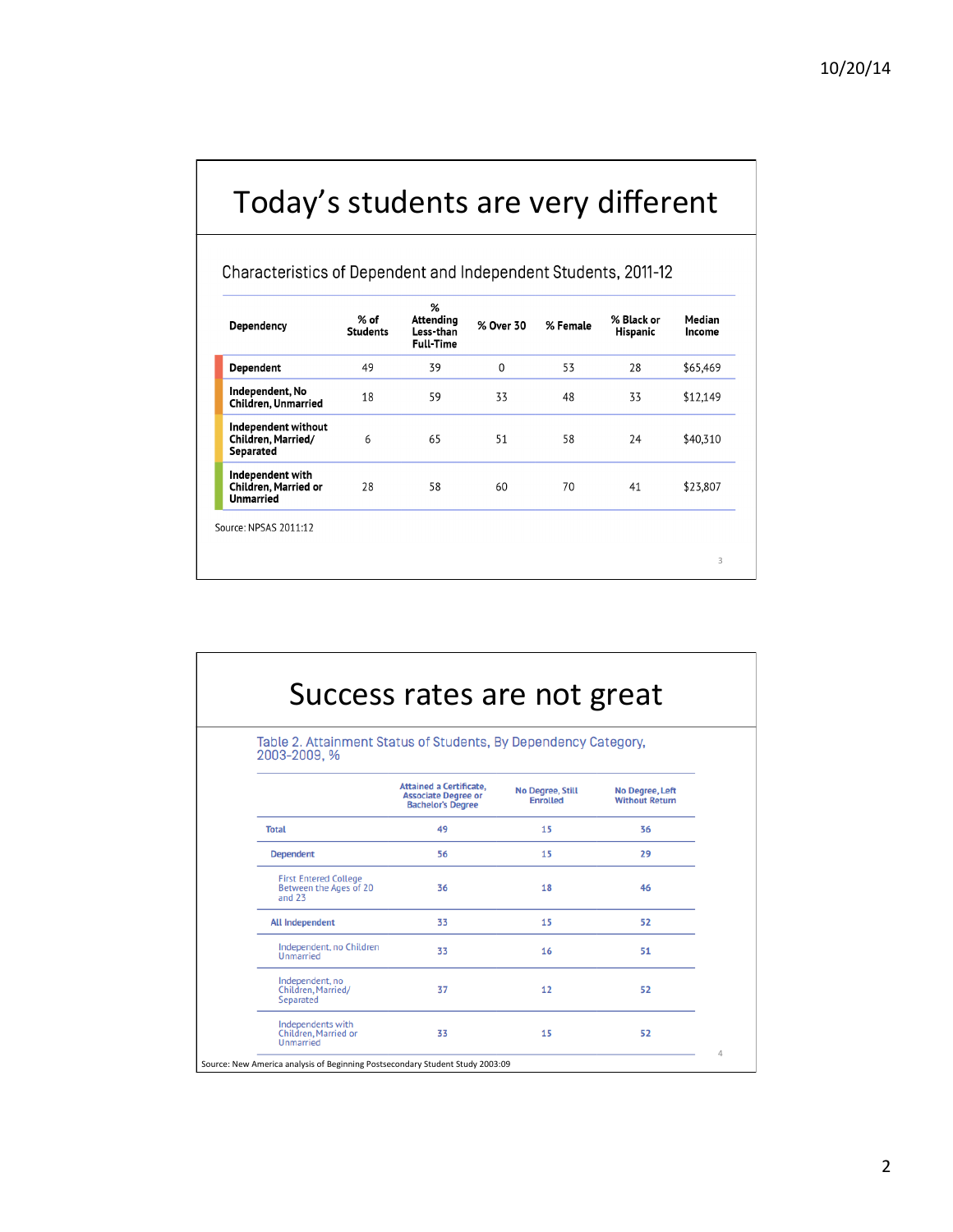

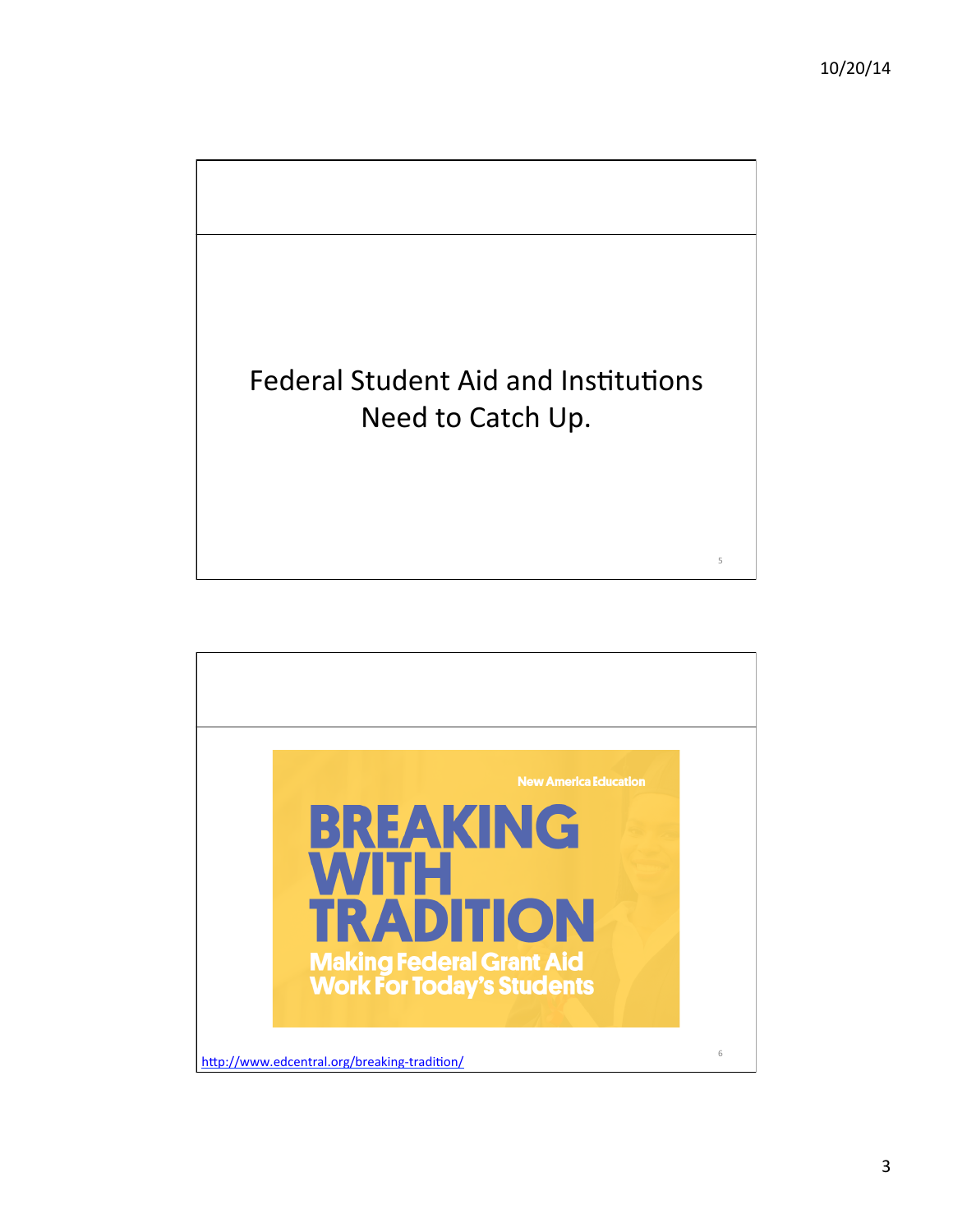

- 1. Finances
- 2. Time
- 3. Academic Preparedness



- Federal Government
	- $-$  Set expectations
	- Make aid easier to receive and keep
	- $-$  Experimentation and flexibility
- Institutions
	- Greater structure
- Students and institutions
	- Encourage momentum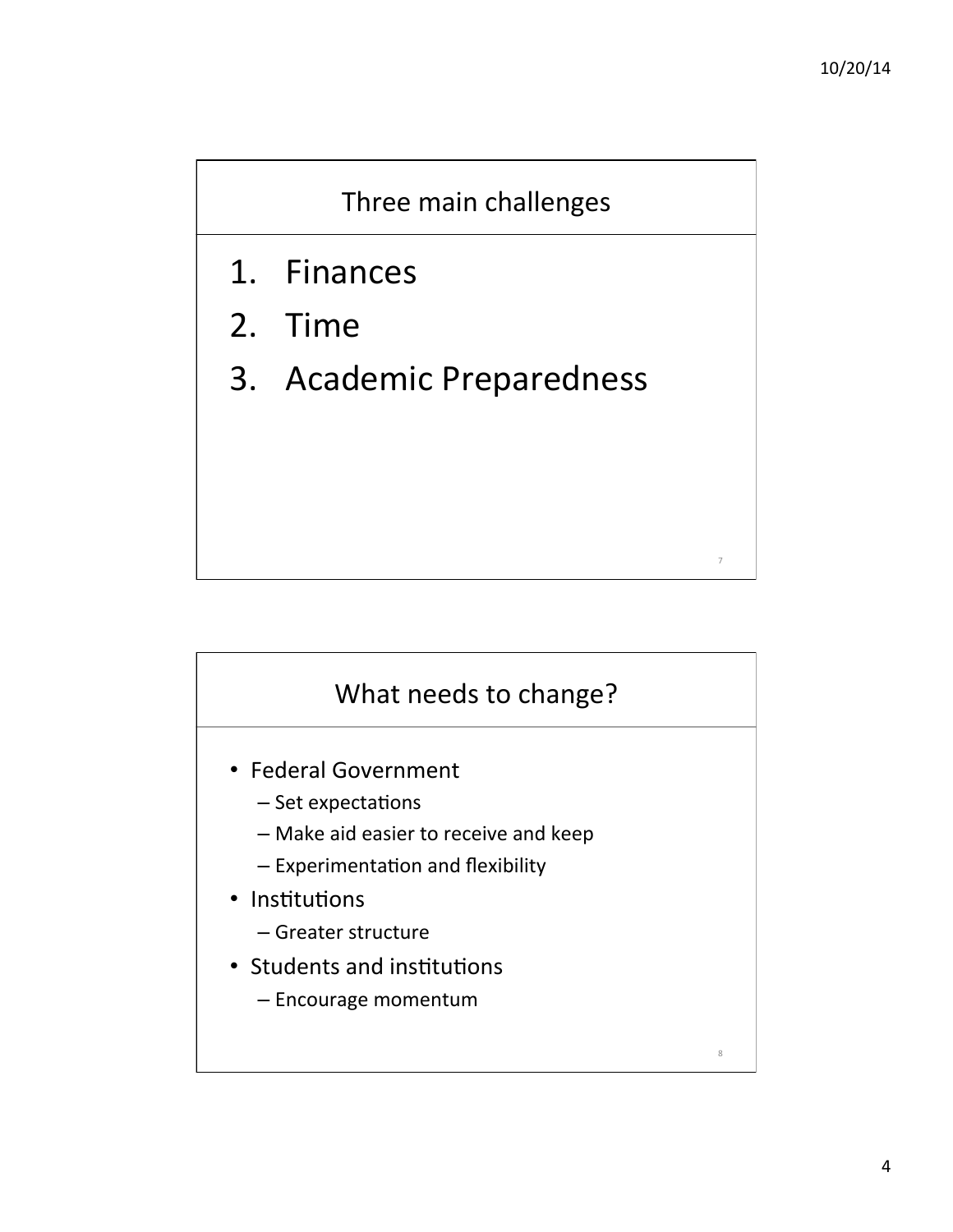

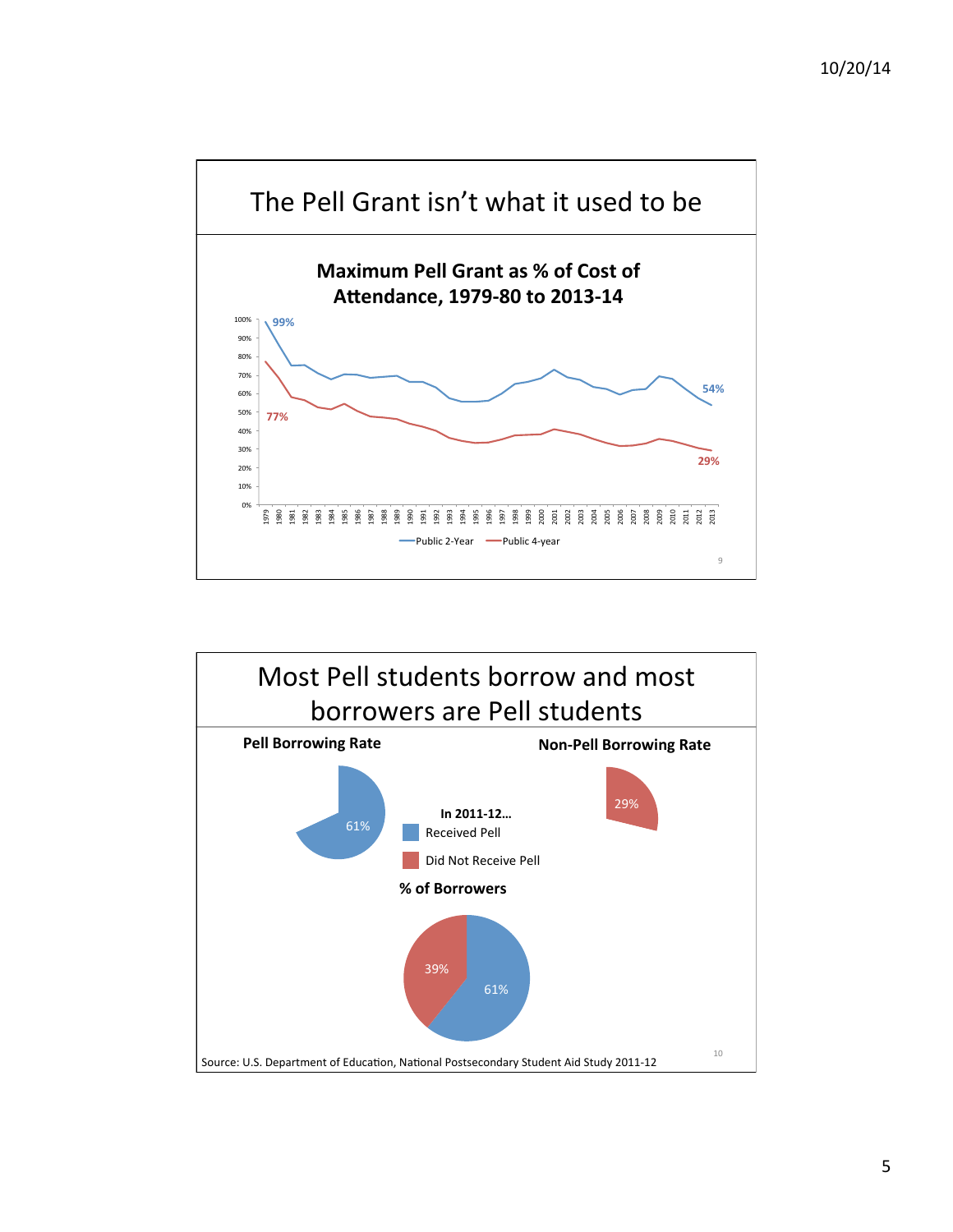

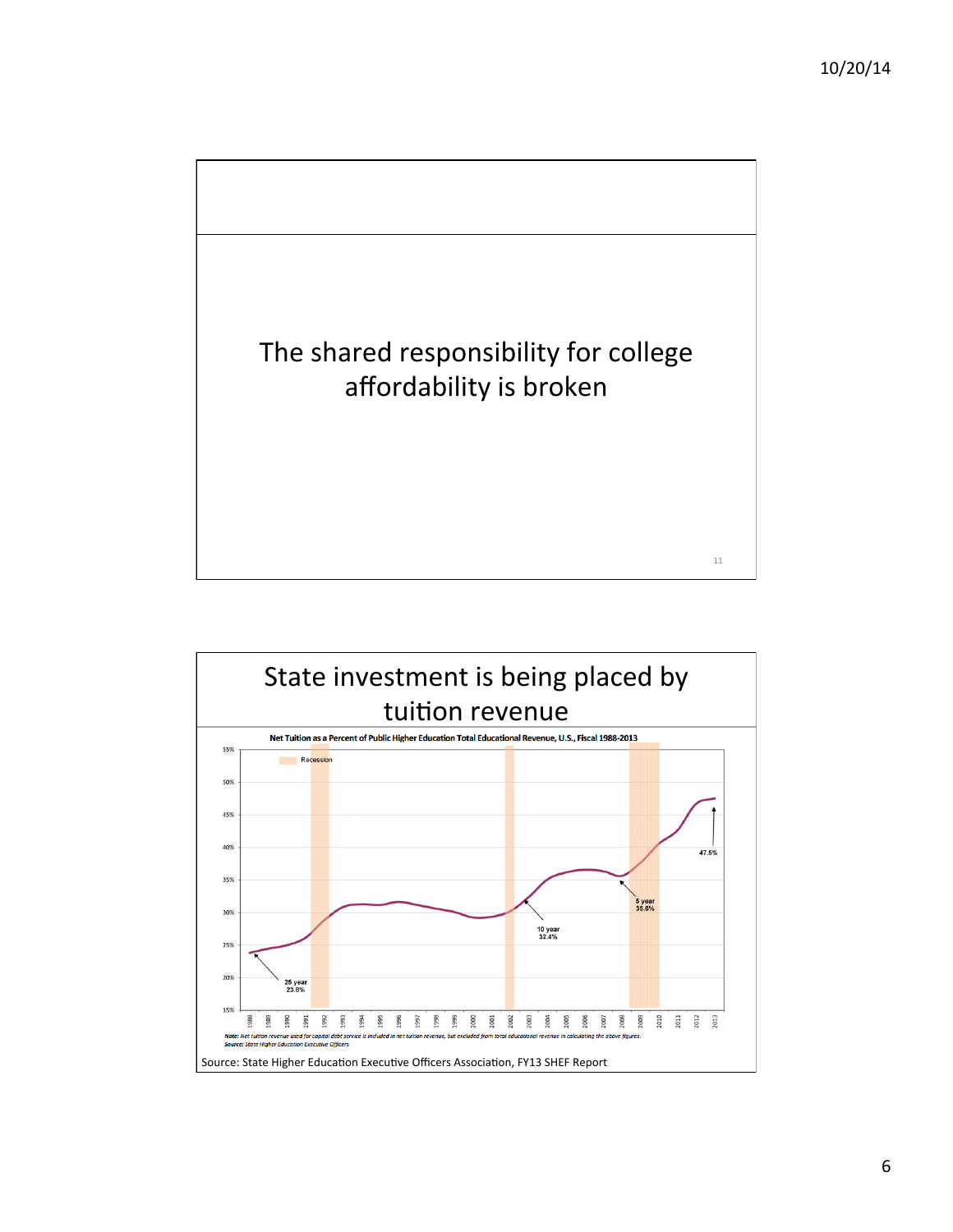

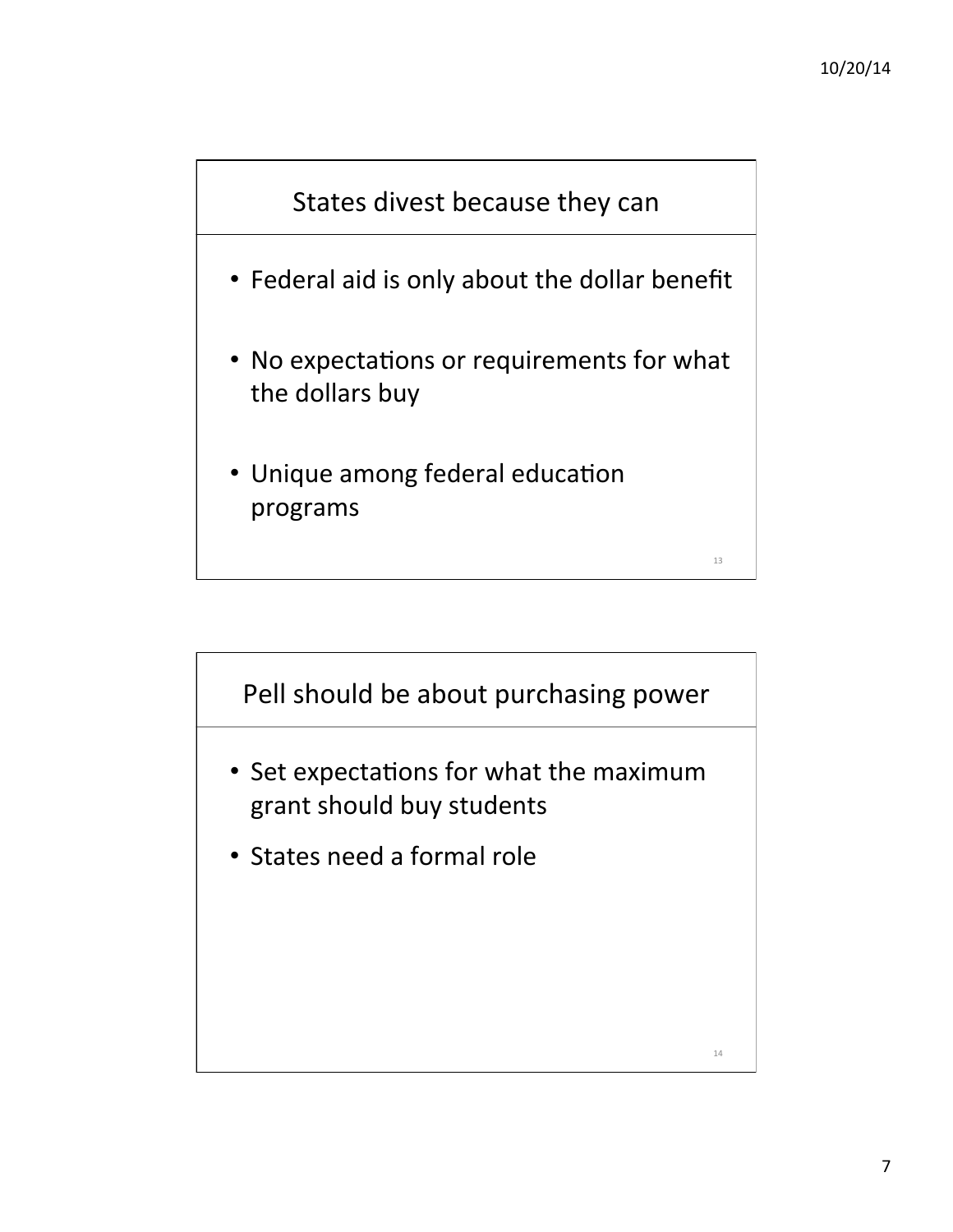

- Multi-year income
- Lock in FAFSA for multiple years

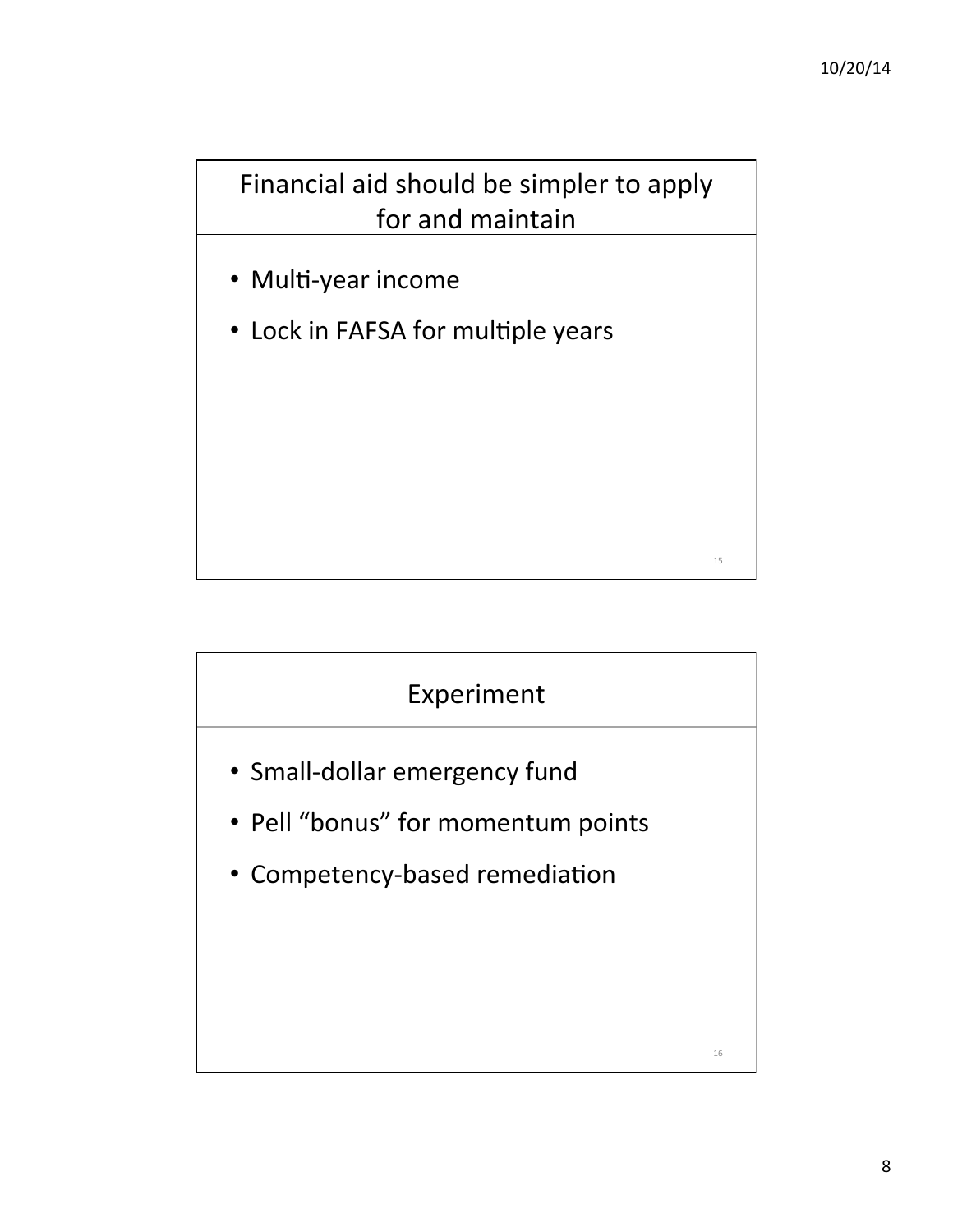

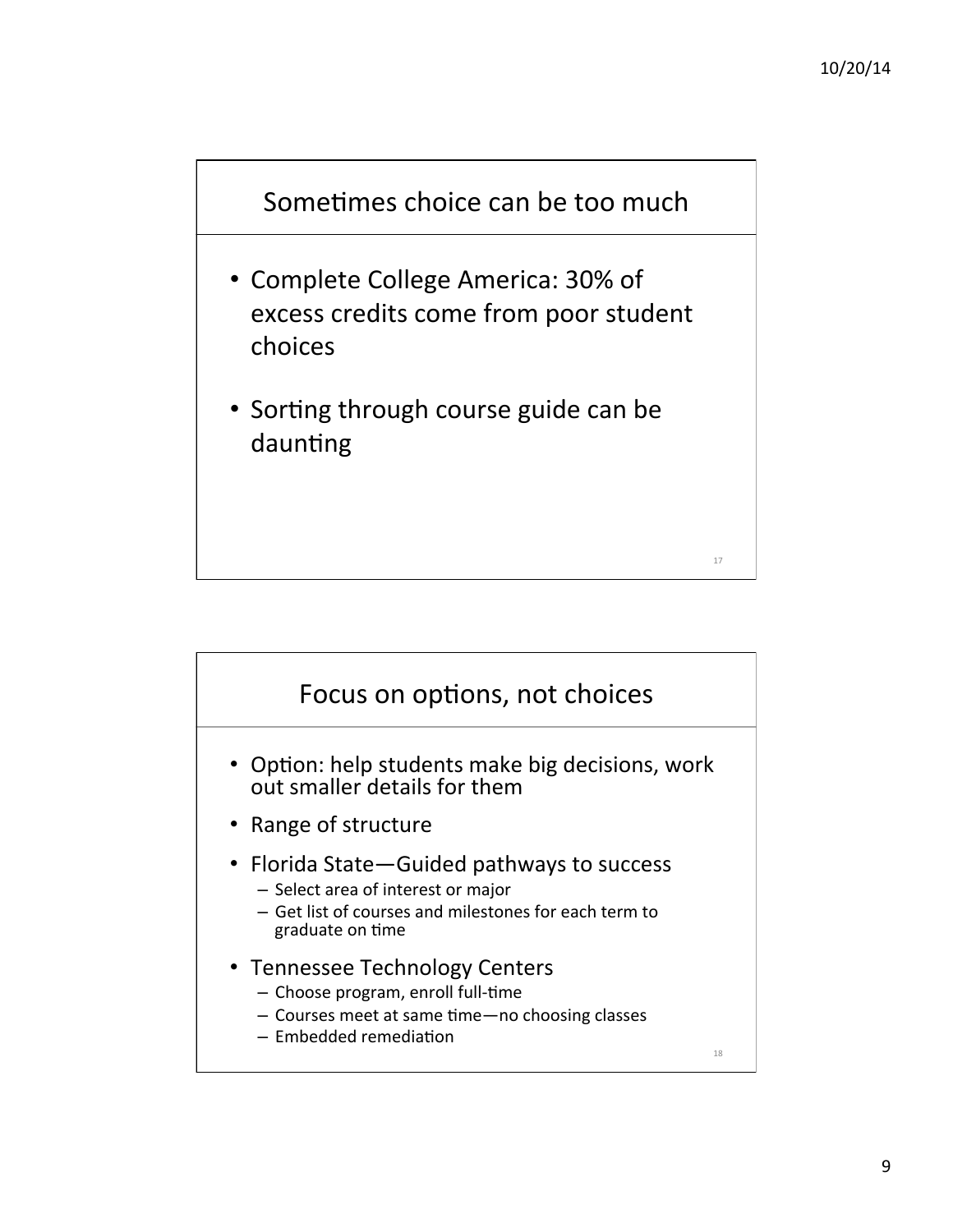## Degree plans

- Lay out path for entering students
- Bring advisers to students
- Guarantee course availability
- At least core requirements

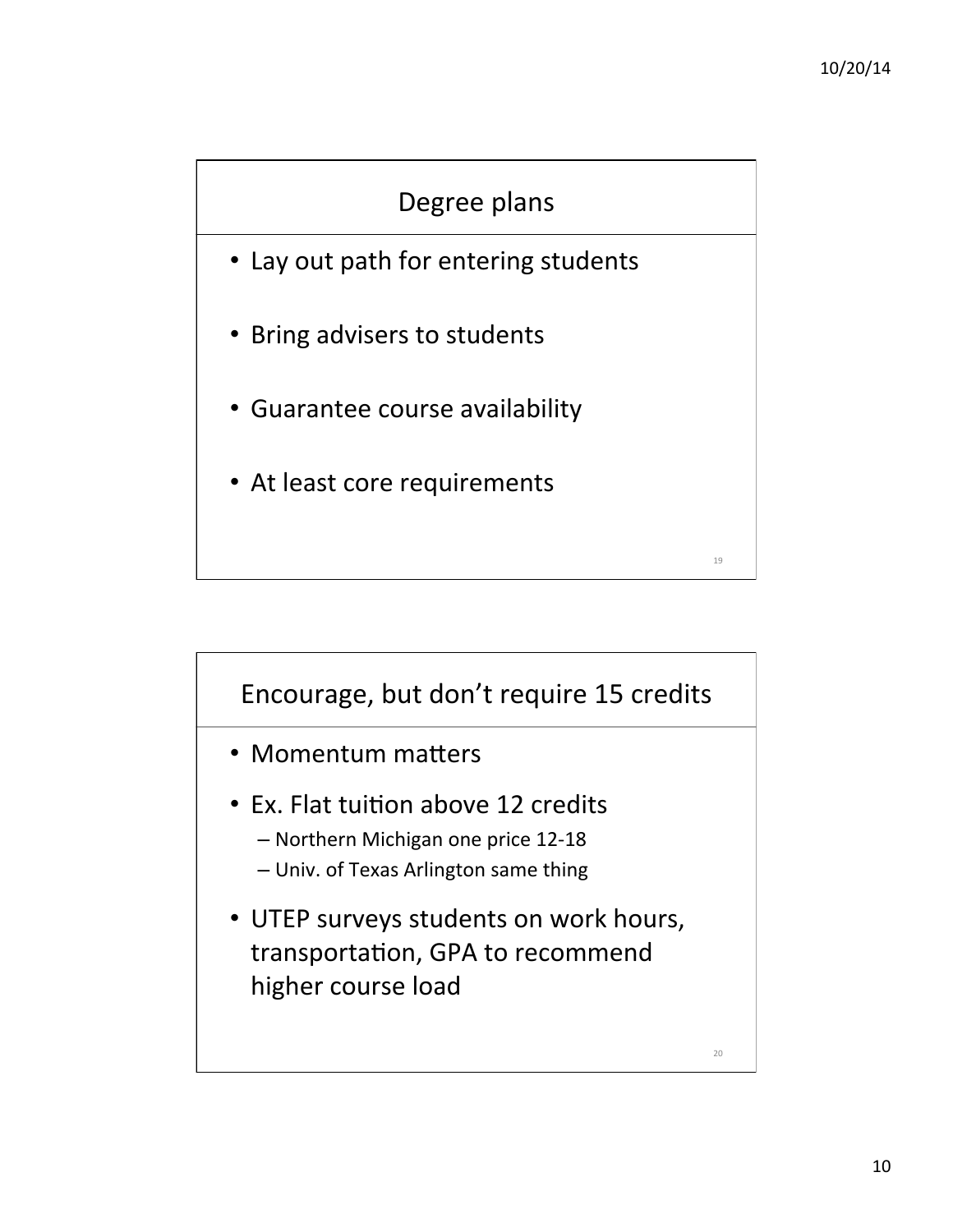

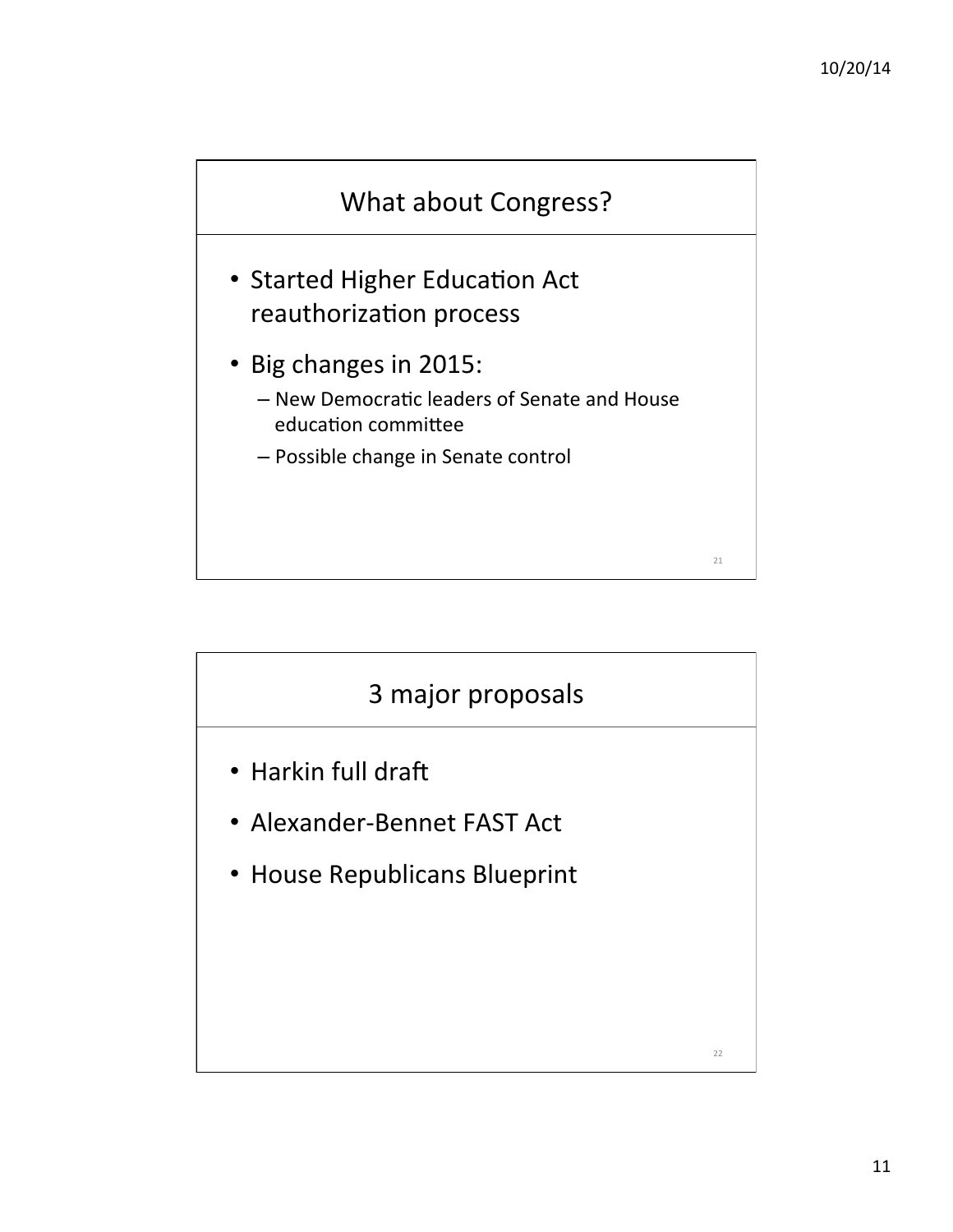

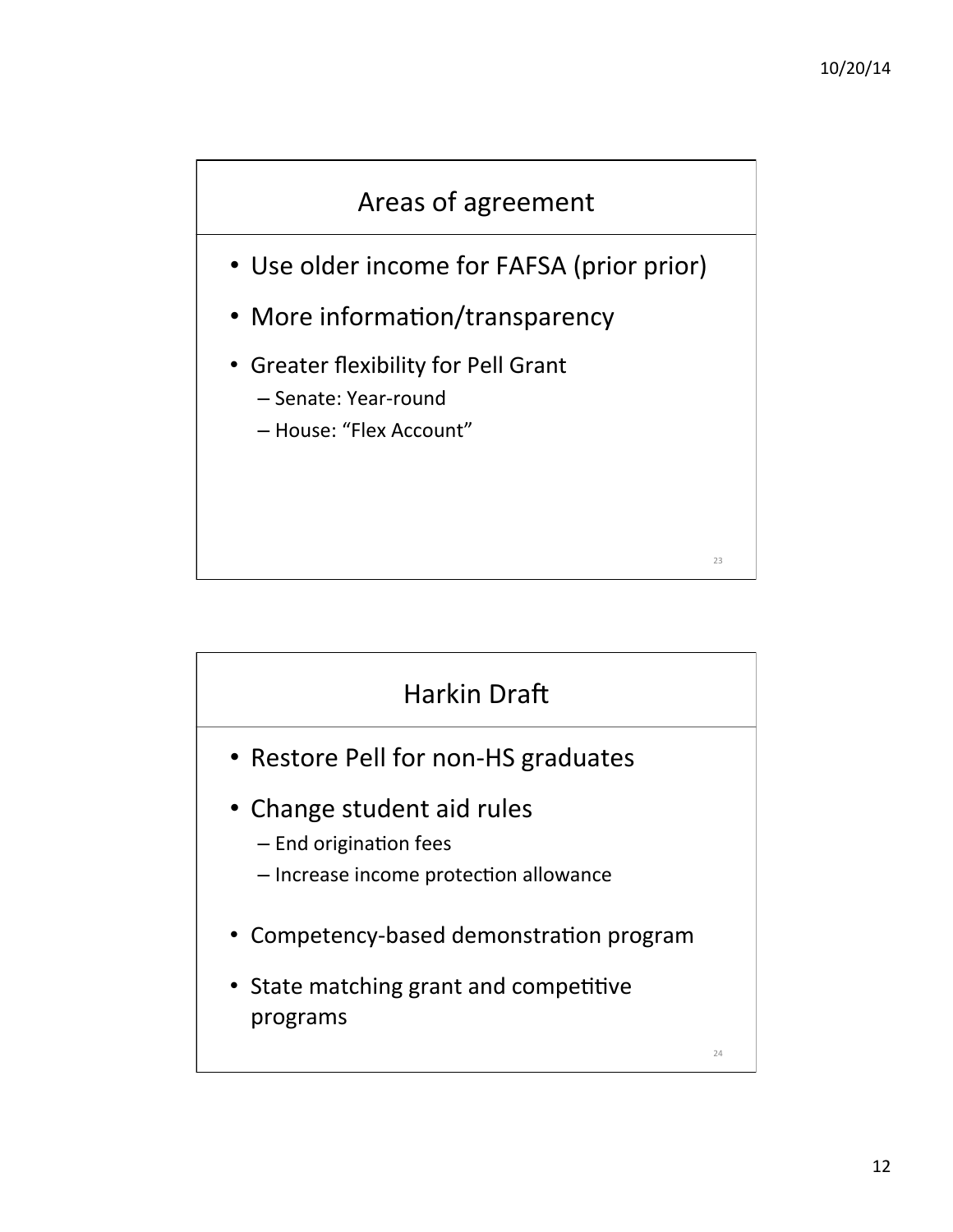